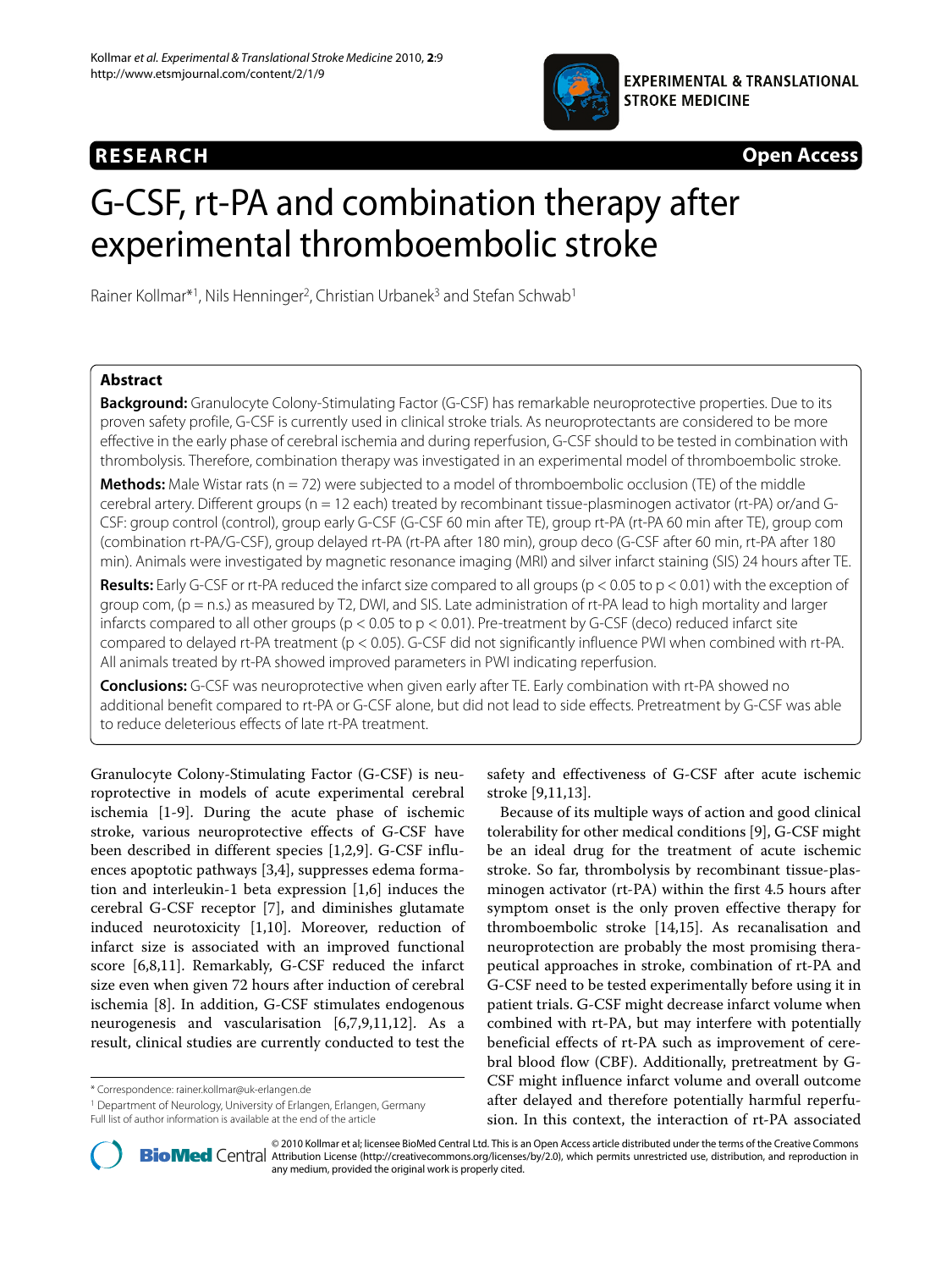pathways and simultaneous treatment by hematopoetic growth factors is of high clinical relevance, since combination treatment by erythropoetin (EPO) and rt-PA lead to increased side effects in a recently published randomized study [[16\]](#page-7-14). It is very remarkable that no animal experiments have been published for combination of rt-PA and EPO before starting the clinical study. Therefore, we investigated whether G-CSF was neuroprotective in a model of thromboembolic stroke. Moreover, the combination therapy with rt-PA was evaluated to eludicate whether G-CSF alters infarct growth in combination therapy. Pretreatment with G-CSF before delayed rt-PA administration was investigated to evaluate whether reperfusion associated injury could be influenced.

# **Materials and methods**

# **Animals and experimental groups**

The animal experiments were performed after approval of the animal care committee (Regierungspräsidium Karlsruhe, Germany). Before surgery male Wistar rats (n = 72) weighing 280 to 320 g (Charles-River Deutschland, Sulzfeld, Germany) were assigned to one of the following groups.

• *Group control (n = 12):* Thromboembolic cerebral ischemia (TE). No specific treatment.

• *Group early G-CSF(n = 12):* TE followed by intravenous G-CSF treatment after 60 min.

• *Group early rt-PA(n = 12):* TE followed by intravenous rt-PA treatment 60 min after TE.

• *Group com*( $n = 12$ ): TE followed by intravenous rt-PA treatment 60 min after TE and intravenous G-CSF treatment 60 min after TE.

• *Group delayed rt-PA(n = 12):* TE followed by intravenous rt-PA treatment 180 min after TE.

• *Group deco(n = 12):* TE followed by intravenous G-CSF treatment after 60 min and intravenous rt-PA treatment 180 min after TE.

All animals were subjected to MRI monitoring including perfusion weighted imaging (PWI), diffusion weighted imaging (DWI), T2, and T2\* at 0.5, 2.5, 4, and 24 hours after TE followed by silver-infarct staining (SIS) as described below.

# **Animal preparation**

For induction of anesthesia, the animals inhaled a gas mixture of halothane (Forene; Abott, Wiesbaden, Germany), nitrous oxyide (70%) and oxygen (30%) via a precalibrated vaporizer (Fortec; Cyprane Keighley, United Kingdom). The right femoral artery and vein were cannulated using polyethylene catheters (PE-50; Labokron, Sinsheim, Germany). Body temperature was kept constant at 37°C with a temperature-controlled heating pad (Föhr Medical Instruments, Germany) during surgery. The correlation between body temperature, pericra-

nial and intracranial temperature has been shown before [[17\]](#page-8-0).

TE was induced as previously described [[18](#page-8-1)]. Briefly, the right common carotid (CCA), internal carotid (ICA), and external carotid artery (ECA) were exposed and further dissection identified the origin of the pterygopalatine artery (PPA). The ECA and the PPA were permanently ligated while the CCA was only temporarily clipped for embolization. A PE 50 catheter was inserted into the ECA proximal to its ligation and 12 red blood clots (each 0.35 mm in diameter and 3 mm in length) were injected at the origin of the right middle cerebral artery (MCA). The whole surgical procedure lasted 30 to 40 min.

#### **Rt-PA and G-CSF treatment**

Rt-PA (Alteplase, Boehringer Ingelheim, Ingelheim am Rhein, Germany) was infused intravenously at a dose of 10 mg/kg body weight (b.w.). Ten percent were given as a bolus at the beginning of thrombolysis followed by continuous infusion over a 30-minute period with a Harvard pump (Harvard Apparatus). The dose was in accordance with experimental studies [[18,](#page-8-1)[19\]](#page-8-2). Rt-PA dissolved with 1 ml of saline 0.9%, while pure saline was administered to the animals in the control group a. Recombinant G-CSF (Neupogen, Amgen, Thousand Oaks) in a dose of 60 μg/ kg body weight was dissolved in 1 ml of 0.9% saline and administered over a period of 30 min 60 min after TE. The dose was in accordance with a previous study [\[1](#page-7-0)].

#### **MRI protocol**

The animals were examined in a 2.35-T scanner (Biospec 24/40, BRUKER Medizintechnik, Ettlingen, Germany). An actively shielded gradient coil with an inner diameter of 120 cm was used. This coil was driven by the standard 150 V/100A gradient power supply. In this configuration, 180 mT/m could be reached in 180 ms. A home-built birdcage resonator with an inner diameter of 40 mm as RF coil was used. MRI examination started within 30 min after TE and was repeated at 2.5 h, 4 h, and 24 h. The protocol included T2-WI, DWI, T2\*, and PWI as described previously [[18,](#page-8-1)[20,](#page-8-3)[21\]](#page-8-4). For PWI, a bolus of 0.5 mmol/kg bw gadodiamide (Omniscan<sup>®</sup>, Amersham, Braunschweig, Germany) was injected at the scan at 30 min, 2.5 hours, and 4 hours.

An investigator blinded for the treatment groups measured the lesion volumes in T2-weighted and DWIweighted MR images by tracing the area of hyperintense regions. The infarct volume was calculated similar to the method described for SIS staining. The apparent rrCBV was calculated from the PWI data, as previously described [[18,](#page-8-1)[20](#page-8-3)[,21\]](#page-8-4). PWI data was assessed in a region of interest (ROI) with an area of  $3 \times 3$  pixels at the level of the lateral basal ganglia, which represents a typical isch-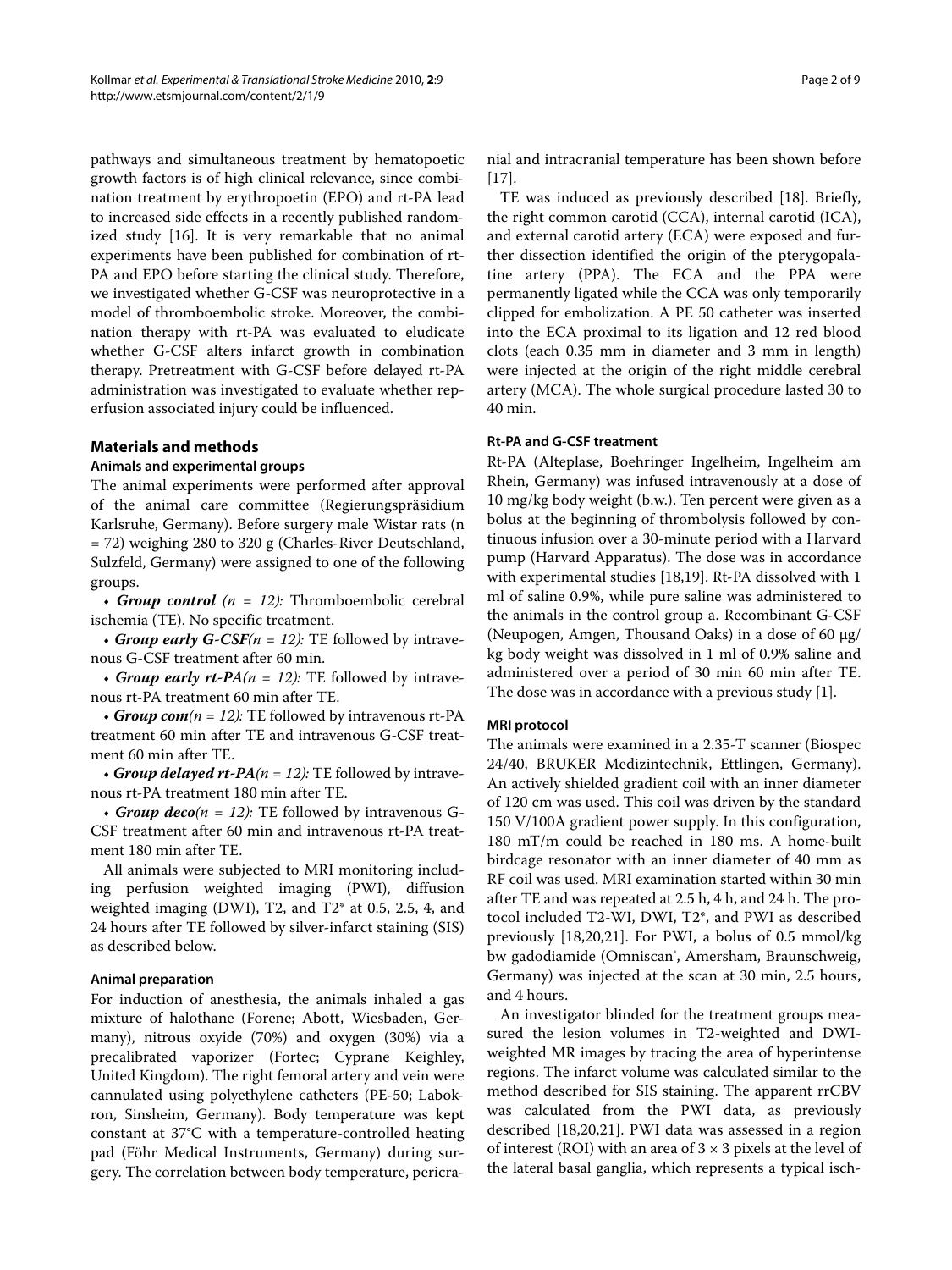emic region after occlusion of the MCA. Values were then calculated in percent of the healthy contralateral hemisphere.

# **Measurement of infarct volume by the silver infarct staining (SIS) method**

The SIS method was used to measure infarct size [\[18](#page-8-1)[,22](#page-8-5)]. Following the last MRI investigation after 24 hours, the animals were scarified and brain slices were stained according to the SIS method. A modified version of the semi automated method [[23\]](#page-8-6) was used to measure the cerebral infarct volume and calculated as follows:

Corrected infarct volume = volume of the left, non-ischemic hemisphere = ( volume of the right, ishemic hemisphere - infarct volume).

#### **Functional neurological outcome**

All surviving animal were tested for neurological outcome using the neuroscore according to Menzies  $[24]: 0 =$  $[24]: 0 =$ no apparent deficit, 1 = contralateral forelimb flexion; 2 = decreased grip of contralateral forelimb grip while tail pulled; 3 = spontaneous movement in all directions, contralateral circling only if pulled by tail;  $4 =$  spontaneous contralateral circling. The testing was performed by a coworker who was blinded for the earlier treatment regimen.

#### **Statistical analysis**

Values of the result section and figures are presented as mean  $\pm$  S.D. However, functional outcome is given as median and range. After acquiring all the data, the randomization code was broken. ANOVA and subsequent post hoc Fisher protected least significant difference tests were used. A value of  $p < 0.05$  was considered statistically significant. Animals that died before the endpoint of 24 hours were not excluded from MRI, but SIS analysis. The nonparametric Kruskall-Wallis test evaluated the neuroscore with subsequent group comparisons by Mann-Whitney *U* test. The Chi square test with Yates correction for small numbers was used to test for differences mortality rate.

# **Results**

# **Physiological variables**

There were no significant differences in the physiologic variables (data not shown).

# **Survival**

Survival rate was 75% for the control group, the early G-CSF group, the early rt-PA group, and the deco group. 83% of the animals survived in com group. In contrast, most animals died in the delayed rt-PA group which was treated by rt-PA 180 min after TE. Only 5 animals survived 24 hours in this subgroup which corresponds to a survival rate of 41%. Therefore, the survival rate was sig-

nificantly lower compared to all other experimental groups ( $p < 0.05$ ). Animals that died prematurely were assessed for the cause of death and showed all large infarcts in the brain territory supplied by the MCA. Therefore, large infarct was probably responsible for the death.

# **Functional outcome**

Functional outcome was as follows: control group showed a median of 2 (range 2-3), the early G-CSF group had a median of 2 (range 1-2) and the early G-CSF group a median of 2 (range 1-2). Animals of the early combination group showed a non significant trend towards a better outcome compared to all other groups, since the median Menzies score was 1 (range 1-2). Animals of the group which received delayed rt-PA treatment had a median score of 3 (range 2-3). Pretreatment with G-CSF lead to a median Menzies score of 2 (1-3).

# **Infarct size calculated from SIS after 24 hours**

The extent of cerebral infarction was  $38 \pm 4\%$  of the right, ischemic hemisphere in the remaining animals of the delayed rt-PA group,  $22 \pm 3\%$  in the control group,  $17 \pm 1$ 3% in the early G-CSF group,  $14 \pm 3$ % in com group, and  $11 \pm 3\%$  in the early thrombolysis group. Therefore, the infarct size in the delayed rt-PA group was larger compared to all others (p < 0.05). Moreover, the infarct size in the control group exceeded the early G-CSF, early rt-PA group, and com group ( $p < 0.05$ ). Animals of the deco group had larger infarcts compared to early rt-PA, (p < 0.05). There was no difference between the control group and the deco group (Figure [1](#page-2-0) and [2\)](#page-3-0).

#### **Perfusion weighted imaging**

Analysis of the relative regional cerebral blood volume (rrCBV) at the level of the basal ganglia showed a decrease to below 50% of the corresponding nonischemic ROIs 30 min after thromboembolic occlusion (data not

<span id="page-2-0"></span>

**Figure 1 Infarct volume in SIS**. Cerebral infarct is shown as calculated from SIS after 24 hours. Infarct size is larger in the control group (control) compared to early G-CSF (G-CSF), early rt-PA (rt-PA), and early combination (com) as indicated by the asterisks ( $p < 0.05$ ).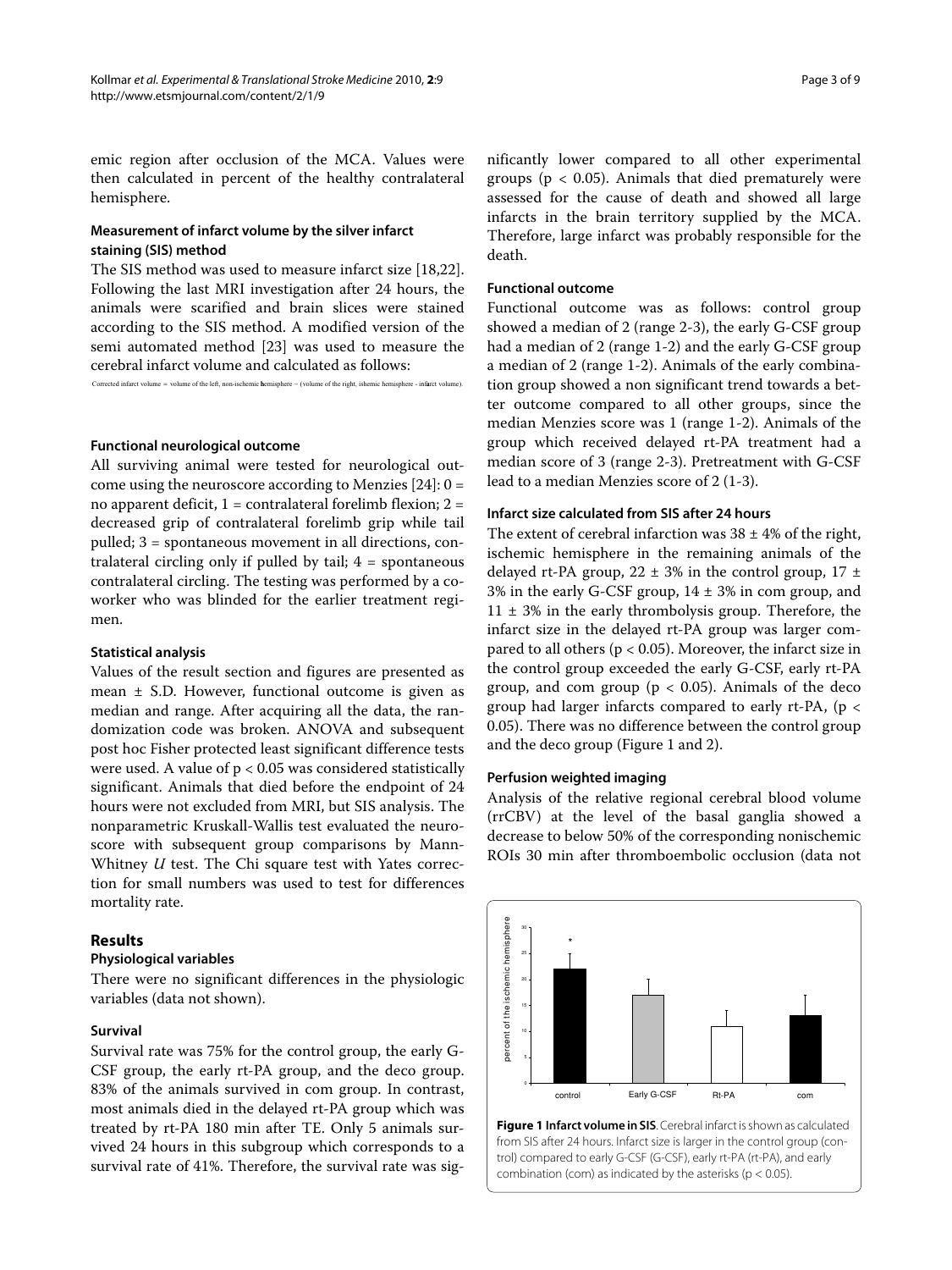<span id="page-3-0"></span>

bral infarct is shown as calculated from SIS after 24 hours. Infarct size is larger in the delayed rt-PA group (delayed rt-PA) compared to the control group (control), and delayed combination (deco) as indicated by the asterisks ( $p < 0.05$ ).

shown). This effect was not different between the groups  $(p = ns)$ . The rrCBV slightly was significantly larger in the rt-PA group and com group compared to all other groups, (p < 0.001). There were no significant differences in the groups not treated by  $rt-PA$  ( $p = ns$ ). 4 hours after stroke onset, rrCBV was larger in the rt-PA group, delayed rt-PA group and the com group compared to the control group and the early G-CSF group,  $(p < 0.005)$ . There was a significant difference between the rt-PA group  $(94 \pm 11\%)$ , delayed rt-PA group  $(91 \pm 7%)$  compared to the deco group (75  $\pm$  4%; p < 0.05). Data is shown in Table 1.

#### **Diffusion weighted imaging**

There were no significant differences between the lesion size after 0.5 hours as calculated from DWI ( $p = ns$ ; data not shown).

DWI lesions after 2.5 hours accounted to  $43 \pm 5$  mm<sup>3</sup> in the control group and were significantly larger than those observed for the rt-PA group by  $26 \pm 7$  mm<sup>3</sup>, and early com group by  $21 \pm 8$  mm<sup>3</sup> (p < 0.05), (Data shown in Figure [3](#page-5-0)). There was no significant difference compared to the early G-CSF group by  $31 \pm 5$  mm<sup>3</sup>, the deco group by  $33 \pm 5$  mm<sup>3</sup>, and the delayed rt-PA group with  $42.7 \pm 4$ mm3. Animals treated with early G-CSF tended towards smaller lesions, since the lesion volume was  $26 \pm 6$  mm<sup>3</sup> in the early G-CSF group and  $21 \pm 8$  mm<sup>3</sup> in the com group. Early thormbolysis lead to a lesion volume of 25.9  $\pm$  9 mm<sup>3</sup> (p < 0.05). 4 hours after stroke onset, lesion volume was larger in the delayed rt-PA group  $(135.8 \pm 22)$ mm<sup>3</sup>) than in the deco group  $(80.2 \pm 14 \text{ mm}^3; \text{ p} < 0.05)$ , the early G-CSF group (65.1  $\pm$  17 mm<sup>3</sup>; p < 0.005), and early rt-PA (57  $\pm$  17 mm<sup>3</sup>; p < 0.005). After 24 hours, the lesion volume of the delayed rt-PA group was  $180 \pm 13$ mm<sup>3</sup> and significantly larger than in the control group  $(102.4 \pm 11 \text{ mm}^3; p > 0.001)$ , the early G-CSF group (71.1)  $\pm$  8 mm<sup>3</sup>; p < 0.001), the deco group (87.3  $\pm$  12 mm<sup>3</sup>; p >

0.001), and the early rt-PA group (68.3  $\pm$  9 mm<sup>3</sup>; p > 0.001). Moreover, lesion volume in the early G-CSF group and the early rt-PA group was smaller than in the control group ( $p < 0.05$ ).

Values of DWI after 24 hours show significant differences between the treatment groups (Table 1 and [2](#page-6-0)). The infarct volume was larger in the control group a vs. early G-CSF group ( $p = 0.019$ ), to early rt-PA group ( $p = 0.006$ ), and the com group ( $p = 0.013$ ). No treatment resulted in smaller infarct volume than G-CSF plus delayed rt-PA administration in group deco ( $p = 0.002$ ). There was a non-significant trend towards smaller infarct volume in group deco compared to the control group ( $p = 0.25$ ; n.s.). Comparing the early treatment group G-CSF and rt-PA, there was no difference for the infarct volume. Combining rt-Pa and G-CSF (group com) in the early phase lead to smaller infarct than for rt-PA treatment alone ( $p =$ 0.001). Early rt-PA treatment (group rt-PA) and combination (group com) lead to smaller infarcts than in group delayed rt-PA  $(p = 0.001)$ . Pretreatment by G-CSF in combination with delayed rt-PA in group deco reduced the infarct volume compared to the delayed rt-PA group  $(p = 0.001)$ .

# **T2-WI and T2\*-WI**

There were no significant differences among all groups at the first scan after 30 min (data not shown) and after 2.5 hours ( $p = ns$ ). After 4 hours, lesion size in the delayed rt-PA group was  $129.4 \pm 14.4$  mm<sup>3</sup> and therefore larger than in the early G-CSF group (65.3  $\pm$  18 mm<sup>3</sup>), the com group  $(68.1 \pm 13 \text{ mm}^3)$ , and the rt-PA group  $(58.1 \pm 12 \text{ mm}^3)$ ; (p < 0.005). After 24 hours, infarct size was larger in the control (113  $\pm$  7 mm<sup>3</sup>) compared to the early G-CSF group  $(85.5 \pm 8 \text{ mm}^3; \text{ p} < 0.05)$ , the com group  $(70.3 \pm 15 \text{ mm}^3; \text{ p})$  $<$  0.01), and the early rt-PA group (59.1  $\pm$  8 mm<sup>3</sup>); (p  $<$ 0.005). However, infarct size in the control group was smaller compared to the delayed rt-AP group (193.3  $\pm$  5 mm3; p < 0.001). Moreover, the lesion size in the delayed rt-PA group was larger than in the com group, the early G-CSF group, and early rt-PA group (p < 0.001). T2\*-WI showed 4 animals (one in each group excluding early thrombolysis) with an intra-cerebral hemorrhage.

# **4. Discussion**

This study shows for the first time that G-CSF reduces infarct volume in a model of thromboembolic stroke. Moreover, it prevents some deleterious effects of delayed rt-PA treatment in terms of infarct growth and mortality during an observation time of 24 hours after stroke onset. These results are an important step towards further clinical investigations on G-CSF and acute stroke, since the EPO trial failed because of deleterious combination therapy of EPO and rt-PA [\[16](#page-7-14)].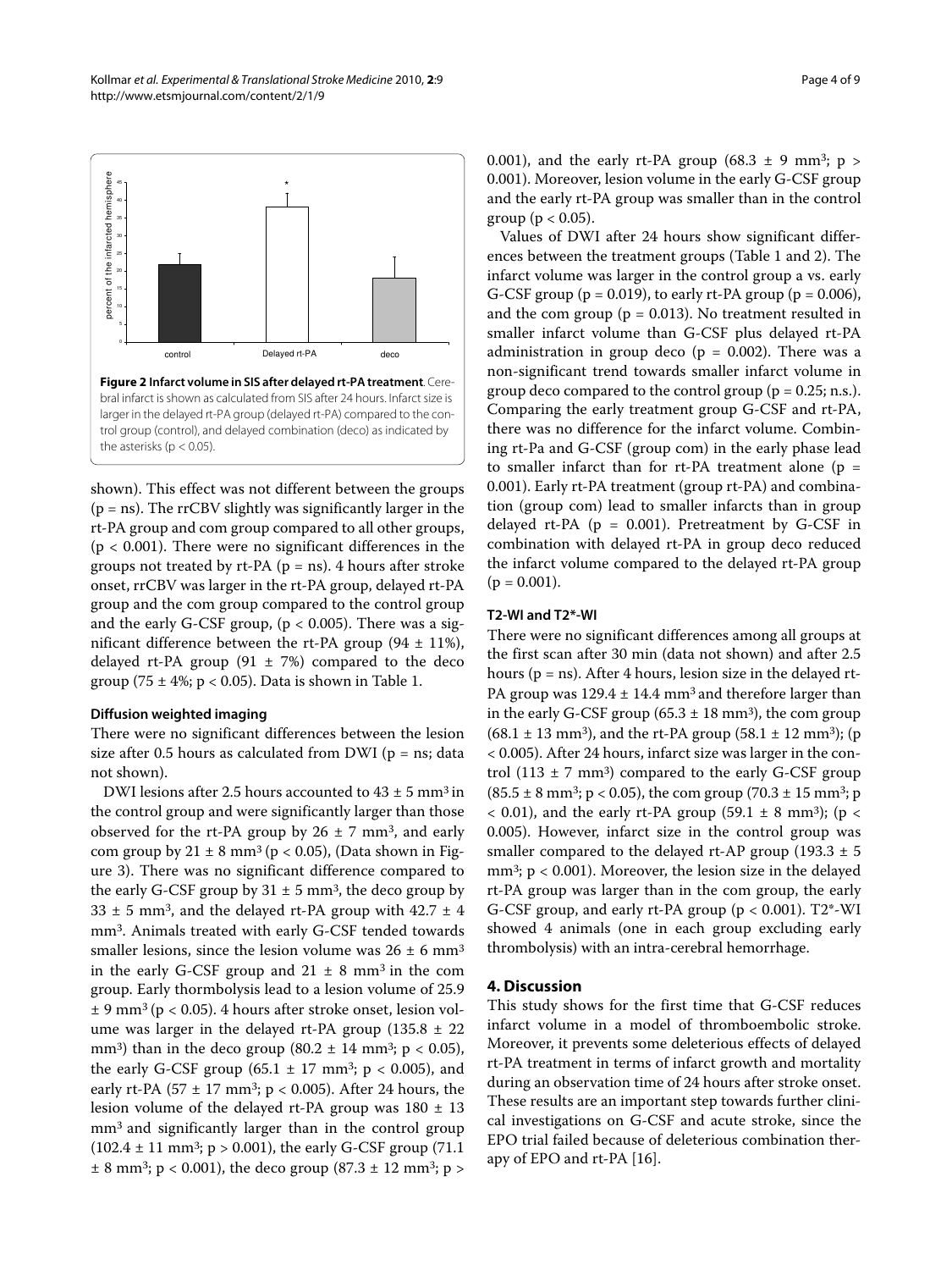# **Table 1: Data of serial MRI.**

|               | DWI in mm3                        |              |              |
|---------------|-----------------------------------|--------------|--------------|
|               | 2.5 hrs                           | 4 hrs        | 24 hrs       |
| control       | $43 \pm 5$                        | $86 \pm 14$  | $102 \pm 11$ |
| early G-CSF   | $31\pm5$                          | $65 \pm 17$  | $71\pm8$     |
| rt-PA         | $26 \pm 7$                        | $57\pm17$    | $68\pm9$     |
| com           | $21 \pm 8$                        | $49 \pm 14$  | $65 \pm 11$  |
| delayed rt-PA | $43 \pm 4$                        | $136 \pm 22$ | $180 \pm 13$ |
| deco          | $33\pm5$                          | $80\pm14$    | $87 \pm 12$  |
|               | T <sub>2</sub> in mm <sub>3</sub> |              |              |
|               | 4 hrs                             | 24 hrs       |              |
| control       | $79 \pm 12$                       | $113 \pm 7$  |              |
| early G-CSF   | $65 \pm 18$                       | $85 \pm 8$   |              |
| rt-PA         | $68 \pm 13$                       | $69 \pm 8$   |              |
| com           | $54\pm16$                         | $70\pm15$    |              |
| delayed rt-PA | $129 \pm 14$                      | $193\pm15$   |              |
| deco          | $68 \pm 13$                       | $93 \pm 13$  |              |
|               |                                   | PWI in %     |              |
|               | 2.5 hrs                           | 4 hrs        |              |
| control       | $28\pm3$                          | $58\pm7$     |              |
| early G-CSF   | $34\pm5$                          | $53\pm8$     |              |
| $rt$ -PA      | $78 \pm 4$                        | $94 \pm 11$  |              |
| com           | $75\pm6$                          | $91\pm7$     |              |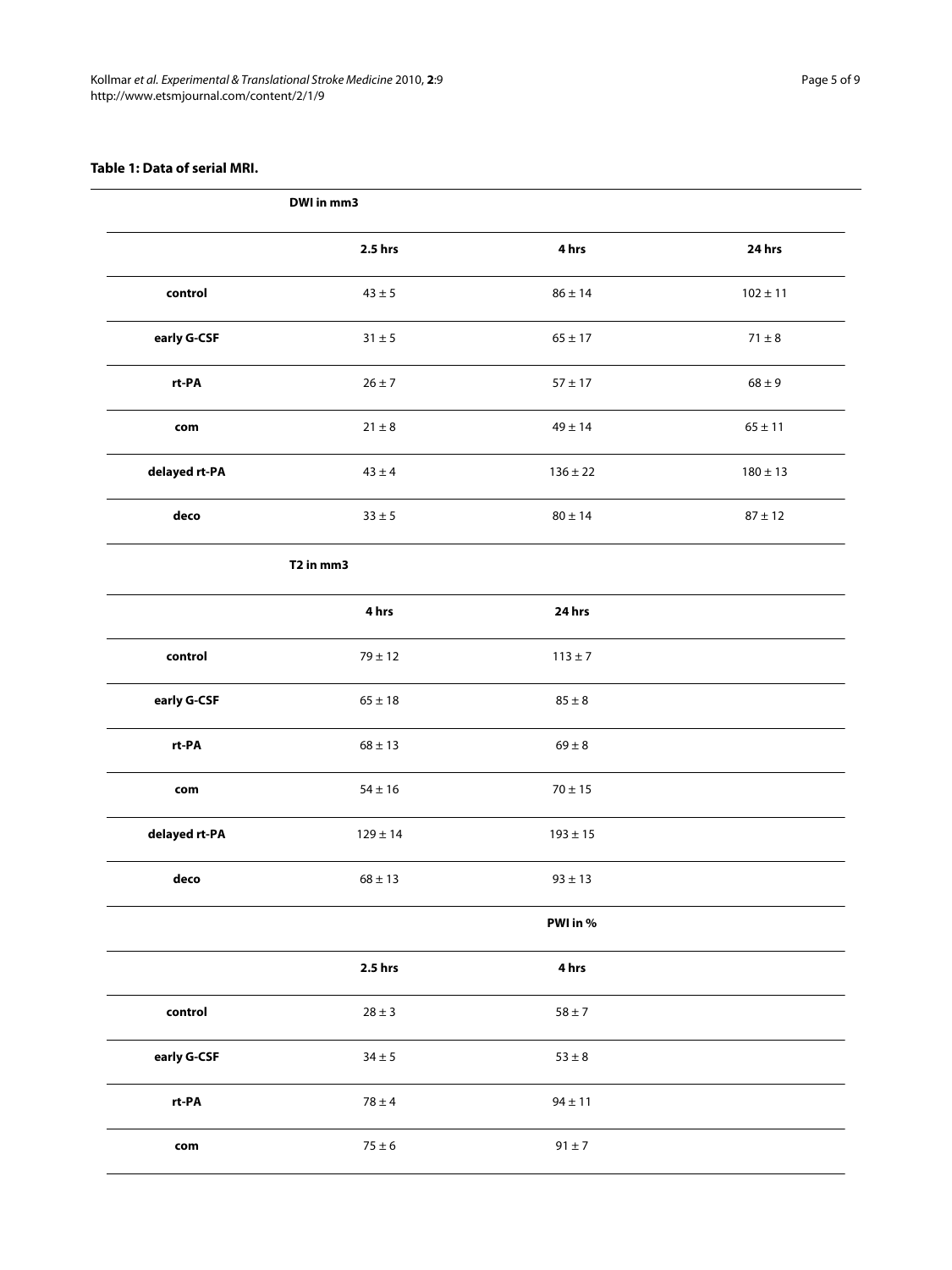# **Table 1: Data of serial MRI. (Continued)**

| delayed rt-PA | $34 \pm 3$ | $90 \pm 5$ |  |
|---------------|------------|------------|--|
| deco          | $38 + 7$   | $75 \pm 4$ |  |

These are given as means  $\pm$  SD for different time points after stroke onset.

#### **Neuroprotective effects of G-CSF**

Recent experimental studies showed that G-CSF is beneficial after cerebral ischemia and brain injury [\[1](#page-7-0)-[8\]](#page-7-8). While neuroprotective effects are described in the early stage of brain injury, G-CSF also stimulates neuronal progenitor cells providing a link to functional recovery [\[6](#page-7-5),[9](#page-7-1)]. G-CSF reduces infarct volume after transient suture occlusion of the MCA and protects neurons against glutamateinduced excitotoxicity in cell culture [[1,](#page-7-0)[10\]](#page-7-7). Further neuroprotective mechanisms include an increased STAT3 regulation in the penumbra of G-CSF-treated rats. Effects of G-CSF are probably mediated by a special neuronal G-CSF receptor [\[1](#page-7-0)[,7](#page-7-6)], since G-CSF passes even the intact the blood-brain-barrier [[7\]](#page-7-6) and therefore reaches injured brain regions. Moreover, G-CSF seems to have additional regenerative effects as bone marrow cells are activated. Neuronal plasticity and vascularisation were proven in experimental studies of cerebral ischemia [[6,](#page-7-5)[7\]](#page-7-6).

#### **G-CSF compared to early thrombolysis**

So far, G-CSF was not tested in models of thromboembolic stroke. However, this step is essential when transfer-

<span id="page-5-0"></span>

**Figure 3 Lesion volume in MRI**. Lesion volume is shown as calculated from DWI and expressed as means ± SD. The lesion volume in the control group was larger compared to early rt-PA (rt-PA) and early combination group (com) after 2.5 hours, and larger than the early rt-PA, early G-CSF (G-CSF) and early combination group after 4 and 24 hours as shown by the single asterisks. Delayed rt-PA treatment (delayed rt-PA) resulted in larger lesion volume than the early rt-PA, early G-CSF and early combination group after 2.5 hours, and additionally larger than the control group after 4 hours. It was larger than all others after 24 hours as shown by the string sign. The late combination group (deco) showed larger infarcts than the early combination after 2.5 hours. After 4 hours, lesion volume was larger than all others with exception of delayed rt-PA. After 24 hours, there was a difference compared to the early rt-PA and early combination as indicated by the **Exercise of significance are given in table 2.** and a hours atter thromboembolic stroke<br> **Figure 3 Lesion volume in MRI**. Lesion volume is shown<br>
ed from DWI and expressed as means ± SD. The lesion volu<br>
control group wa

ring neuroprotective agents to stroke patients. If neuroprotectants are successful at all, the chance is the highest in early stages of stroke. In this study, MRI-data as well as SIS showed that G-CSF was as effective as early thrombolysis in terms of reduction of infarct volume. There was no difference in mortality as well. G-CSF did not influence rrCBV compared to the control group. As expected, early rt-PA treatment resulted in almost complete normalisation of rrCBV. It can be suggested that the mentioned multiple neuroprotective effects contribute to reduction of infarct for this subgroup. These results are in accordance to former studies in suture occlusion model  $[1,6]$  $[1,6]$  $[1,6]$ .

# **G-CSF prior to delayed thrombolysis**

G-CSF reduced infarct volume and mortality when given prior to delayed rt-PA treatment. Moreover, there was no significant difference to early rt-PA and G-CSF treatment alone. In accordance to data of the suture occlusion model, delayed restoration of CBF leads to larger infarct than early restoration. Aronowski et al. observed larger infarct volumes and edema as compared to permanent ischemia, when the MCA occluding suture was removed 120 to 300 min after induction of ischemia [[25\]](#page-8-8). Clinical data shows that delayed thrombolysis beyond the three hours window in already demarked infarct increases the risk of side effects such as hemorrhage or enlargement of infarction [\[14](#page-7-12)]. Probably these side effects are caused by reperfusion-associated injury and neurotoxic properties of rt-PA [\[26](#page-8-9)[,27](#page-8-10)]. In contrast to the patient, infarct mature much faster in rats and therefore a time window of three hours can be considered as late thrombolysis. In accordance, early rt-PA treatment lead to smaller infarcts compared to the control group, while delayed administration of rt-PA increased infarct volume and mortality in this study. It can be suggested that G-CSF helps to prolong the time window for thrombolysis. This is of importance, since the transport of patients to the clinic is often long and excludes them from thrombolytic treatment. Pretreatment In the ambulance car or if the treatment with rt-PA is delayed in the hospital might be helpful for these subgroup of stroke patients.

However, there are several limitations of the study. Certainly, observation periods of more than 24 hours are necessary to test whether effects of neuroprotectants are transient or permanent. Moreover, further investigations should address whether G-CSF interacts with rt-PA and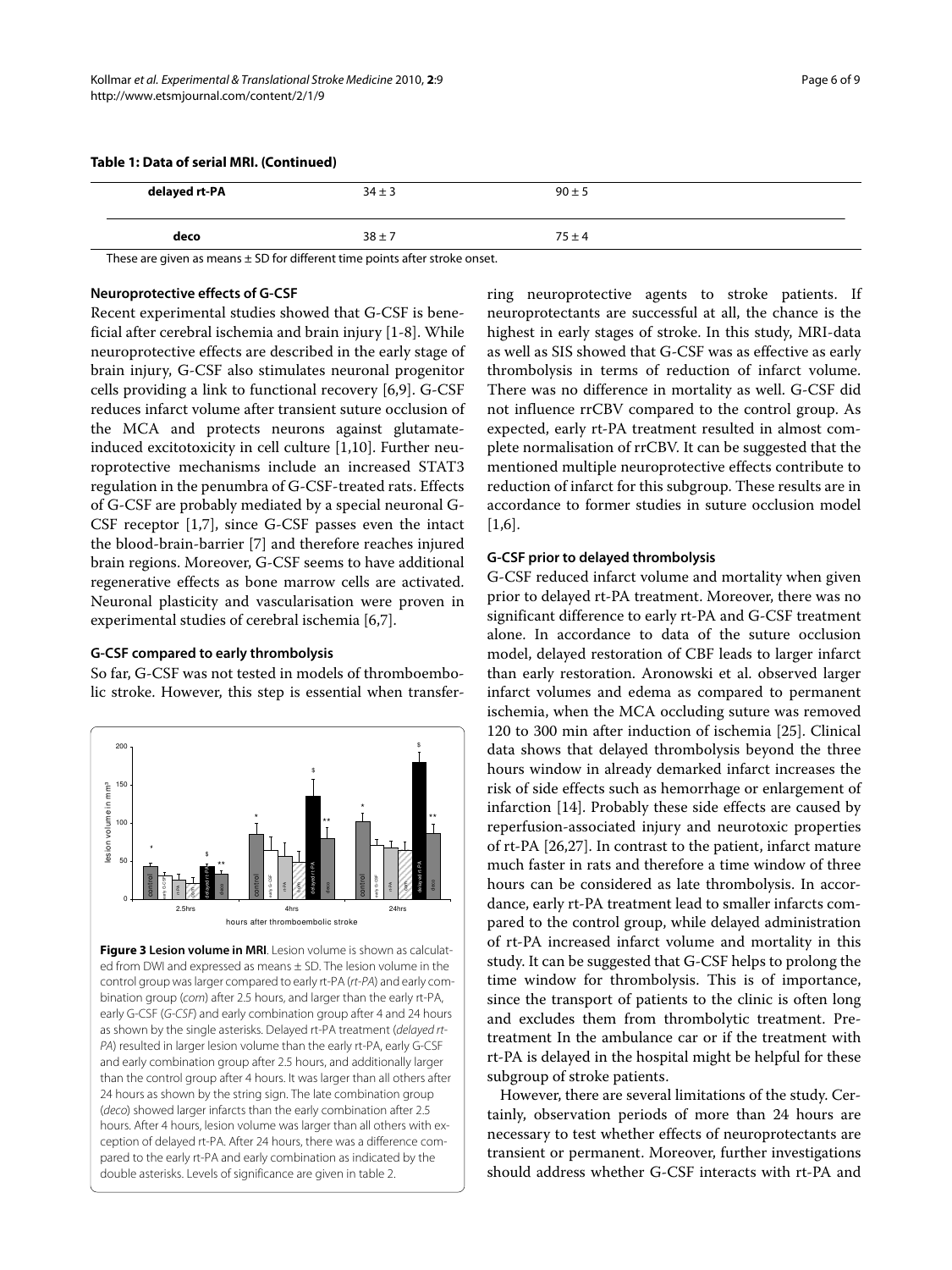# <span id="page-6-0"></span>**Table 2: Comparing diffusion-weighted imaging**

| after 2.5<br>hours |            |                  |          |                         |               |              |
|--------------------|------------|------------------|----------|-------------------------|---------------|--------------|
|                    | control    | early<br>G-CSF   | rt-PA    | $\mathop{\mathsf{com}}$ | delayed rt-PA | deco         |
| control            |            | n.s.             | $< 0.05$ | $< 0.05$                | n.s.          | n.s.         |
| early G-CSF        | n.s.       |                  | n.s.     | n.s.                    | < 0.05        | n.s.         |
| rt-PA              | < 0.05     | n.s.             |          | n.s.                    | < 0.05        | n.s.         |
| com                | n.s.       | n.s.             | n.s.     |                         | $< 0.05$      | n.s.         |
| delayed rt-PA      | n.s.       | $< 0.05$         | < 0.05   | $< 0.05$                |               | n.s.         |
| deco               | n.s.       | n.s.             | n.s.     | < 0.05                  | n.s.          |              |
| after 4 hours      |            |                  |          |                         |               |              |
|                    | control    | early<br>G-CSF   | rt-PA    | $\mathop{\mathsf{com}}$ | delayed rt-PA | deco         |
| control            |            | n.s.             | p < 0.05 | p < 0.01                | < 0.05        | n.s.         |
| early G-CSF        | n.s.       |                  | n.s.     | n.s.                    | < 0.005       | n.s.         |
| rt-PA              | p < 0.05   | n.s.             |          | n.s.                    | < 0.005       | n.s.         |
| com                | p < 0.01   | n.s.             | n.s.     |                         | < 0.005       | n.s.         |
| delayed rt-PA      | < 0.05     | < 0.005          | < 0.005  | < 0.005                 |               | < 0.05       |
| ${\sf deco}$       | n.s.       | n.s.             | n.s.     | n.s.                    | < 0.05        |              |
| after 24<br>hours  |            |                  |          |                         |               |              |
|                    | control    | early<br>$G-CSF$ | rt-PA    | com                     | delayed rt-PA | ${\sf deco}$ |
| control            |            | $< 0.05\,$       | $< 0.05$ | $< 0.05\,$              | < 0.001       | n.s.         |
| early G-CSF        | $< 0.05\,$ |                  | n.s.     | n.s.                    | < 0.001       | n.s.         |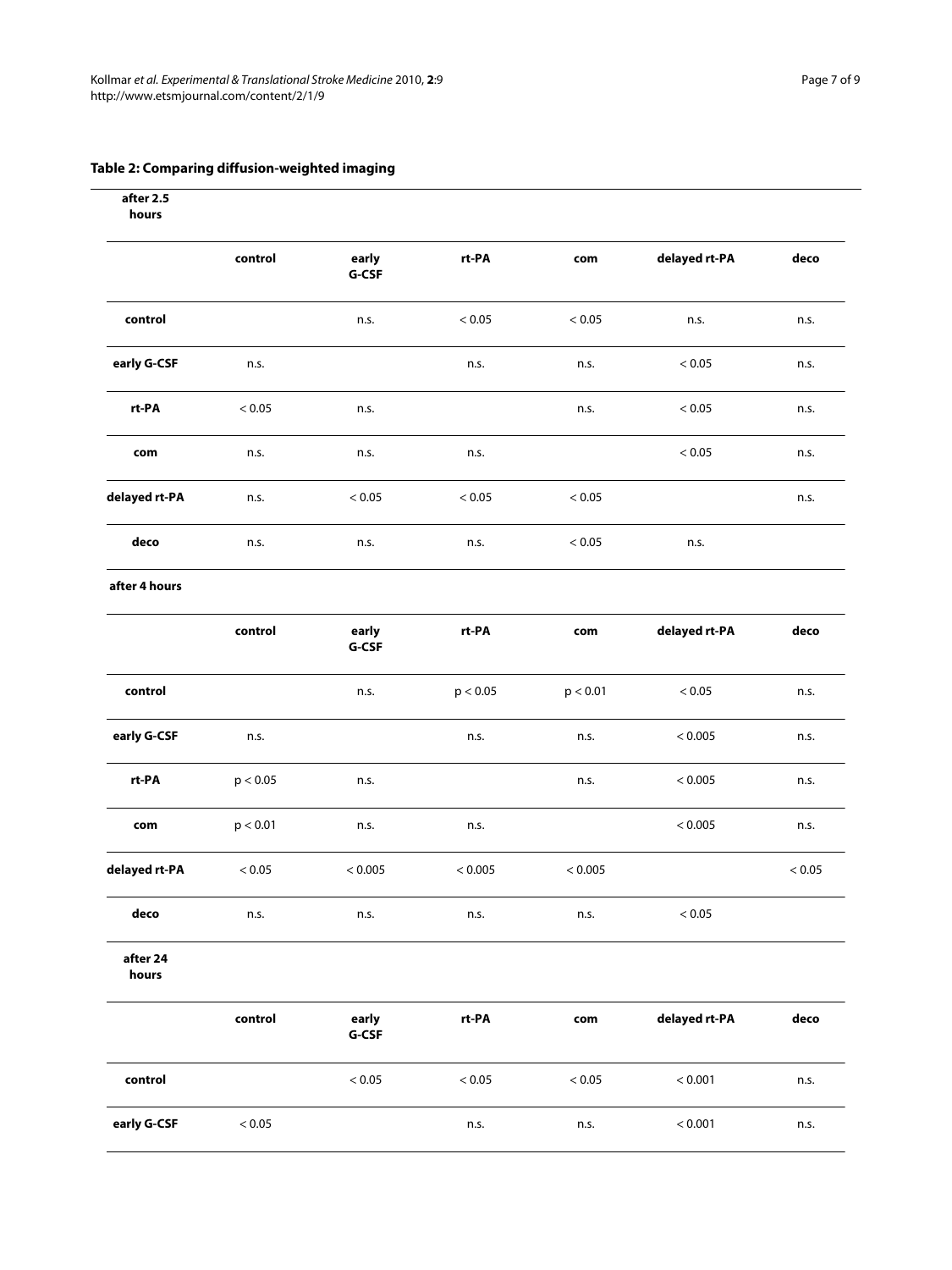| rt-PA         | < 0.05  | n.s.    |         | n.s.    | < 0.001 | < 0.05  |
|---------------|---------|---------|---------|---------|---------|---------|
| com           | < 0.05  | n.s.    | n.s.    |         | < 0.001 | < 0.05  |
| delayed rt-PA | < 0.001 | < 0.001 | < 0.001 | < 0.001 |         | < 0.001 |
| deco          | n.s.    | n.s.    | < 0.05  | < 0.05  | < 0.001 |         |

**Table 2: Comparing diffusion-weighted imaging (Continued)**

Levels of significant difference are given here as calculated from DWI-sequences.

CBF. Autoradiographic techniques may answer these questions, but were not in the focus of the present study. Animals were exposed to anesthesia for several hours. While this could interfere with mortality overall, differences between the groups cannot explained with it. Although we did not investigate further pathways of G-CSF and combination with rt-PA, this study is essential when G-CSF will be investigated in patients treated by rt-PA.

In conclusion, the results of the present study are encouraging on the path of new therapies for ischemic stroke. G-CSF represents an interesting and promising candidate for stroke therapy because of its neuroprotective properties, potential induction of stem cells and good clinical tolerance in hematological patients. Further experimental studies have to investigate combination therapy of G-CSF and rt-PA over longer time periods, since combining the so far best medical therapy rt-PA with new drugs represents a logical and potentially successful way for stroke treatment.

#### **Competing interests**

The authors RK and SS are involved into the AXIS-trial investigating safety and feasibility of G-CSF after acute stroke. Moreover, they own a patent on the use of growth-factors such as G-CSF for the treatment of stroke.

#### **Authors' contributions**

RK and SS designed the study, did the statistics and prepared the manuscript. NH and CU performed the experiments. NH investigated neurological examination of the animals. All authors read and approved the final manuscript.

#### **Author Details**

1Department of Neurology, University of Erlangen, Erlangen, Germany, 2Department of Neurology, University of Massachusetts Medical School, Worcester, USA and 3Neurology Hospital, Ludwigshafen, Ludwigshafen, Germany

#### Received: 18 February 2010 Accepted: 14 April 2010 Published: 14 April 2010

#### **References**

- <span id="page-7-0"></span>1. Schabitz WR, Kollmar R, Schwaninger M, Juettler E, Bardutzky J, Scholzke MN, Sommer C, Schwab S: Neuroprotective effect of granulocyte colony-stimulating factor after focal cerebral ischemia**.** Stroke 2003, 34:745-51.
- <span id="page-7-2"></span>2. Six I, Gasan G, Mura E, Bordet R: Beneficial effect of pharmacological mobilization of bone marrow in experimental cerebral ischemia**.** Eur J Pharmacol 2003, 458:327-8.
- <span id="page-7-3"></span>3. Komine-Kobayashi M, Zhang N, Liu M, Tanaka R, Hara H, Osaka A, Mochizuki H, Mizuno Y, Urabe T: Neuroprotective effect of recombinant human granulocyte colony-stimulating factor in transient focal ischemia of mice**.** J Cereb Blood Flow Metab 2006, 26:402-13.
- <span id="page-7-4"></span>4. Solaroglu I, Tsubokawa T, Cahill J, Zhang JH: Anti-apoptotic effect of granulocyte-colony stimulating factor after focal cerebral ischemia in the rat**.** Neuroscience 2006, 143:965-74.
- 5. Gibson CL, Bath PM, Murphy SP: G-CSF reduces infarct volume and improves functional outcome after transient focal cerebral ischemia in mice**.** J Cereb Blood Flow Metab 2005, 25:431-9.
- <span id="page-7-5"></span>6. Shyu WC, Lin SZ, Yang HI, Tzeng YS, Pang CY, Yen PS, Li H: Functional recovery of stroke rats induced by granulocyte colony-stimulating factor-stimulated stem cells**.** Circulation 2004, 110:1847-54.
- <span id="page-7-6"></span>7. Schneider A, Kruger C, Steigleder T, Weber D, Pitzer C, Laage R, Aronowski J, Maurer MH, Gassler N, Mier W, Hasselblatt M, Kollmar R, Schwab S, Sommer C, Bach A, Kuhn HG, Schabitz WR: The hematopoietic factor G-CSF is a neuronal ligand that counteracts programmed cell death and drives neurogenesis**.** J Clin Invest 2005, 115:2083-98.
- <span id="page-7-8"></span>8. Schneider A, Wysocki R, Pitzer C, Kruger C, Laage R, Schwab S, Bach A, Schabitz WR: An extended window of opportunity for G-CSF treatment in cerebral ischemia**.** BMC Biol 2006, 18(4):36.
- <span id="page-7-1"></span>9. Schneider A, Kuhn HG, Schabitz WR: A role for G-CSF (granulocytecolony stimulating factor) in the central nervous system**.** Cell Cycle 2005, 4:1753-7.
- <span id="page-7-7"></span>10. Han JL, Blank T, Schwab S, Kollmar R: Inhibited glutamate release by granulocyte-colony stimulating factor after experimental stroke**.** Neurosci Lett 2008, 432:167-9.
- <span id="page-7-9"></span>11. Shyu WC, Lin SZ, Lee CC, Liu DD, Li H: Granulocyte colony-stimulating factor for acute ischemic stroke: a randomizedcontrolled trial**[.](http://www.ncbi.nlm.nih.gov/entrez/query.fcgi?cmd=Retrieve&db=PubMed&dopt=Abstract&list_uids=16517764)** CMAJ 2006, 174:927-33.
- <span id="page-7-10"></span>12. Kawada H, Takizawa S, Takanashi T, Morita Y, Fujita J, Fukuda K, Takagi S, Okano H, Ando K, Hotta T: Administration of hematopoietic cytokines in the subacute phase after cerebral infarction is effective for functional recovery facilitating proliferation of intrinsic neural stem/progenitor cells and transition of bone marrow-derived neuronal cells**.** Circulation 2006, 113:701-10.
- <span id="page-7-11"></span>13. Sprigg N, Bath PM, Zhao L, Willmot MR, Gray LJ, Walker MF, Dennis MS, Russell N: Granulocyte-colony-stimulating factor mobilizes bone marrow stem cells in patients with subacute ischemic stroke: the Stem cell Trial of recovery EnhanceMent after Stroke (STEMS) pilot randomized, controlled trial (ISRCTN 16784092)**.** Stroke 2006, 37:2979-83.
- <span id="page-7-12"></span>14. Hacke W, Donnan G, Fieschi C, Kaste M, von Kummer R, Broderick JP, Brott T, Frankel M, Grotta JC, Haley EC Jr, Kwiatkowski T, Levine SR, Lewandowski C, Lu M, Lyden P, Marler JR, Patel S, Tilley BC, Albers G, Bluhmki E, Wilhelm M, Hamilton S: Association of outcome with early stroke treatment: pooled analysis of ATLANTIS, ECASS, and NINDS rt-PA stroke trials**.** Lancet 2004, 363:768-774.
- <span id="page-7-13"></span>15. Hacke W, Kaste M, Bluhmki E, Brozman M, Dávalos A, Guidetti D, Larrue V, Lees KR, Medeghri Z, Machnig T, Schneider D, von Kummer R, Wahlgren N, Toni D, ECASS Investigators: Thrombolysis with alteplase 3 to 4.5 hours after acute ischemic stroke**.** N Engl J Med 2008, 359:1317-29.
- <span id="page-7-14"></span>16. Ehrenreich H, Weissenborn K, Prange H, Schneider D, Weimar C, Wartenberg K, Schellinger PD, Bohn M, Becker H, Wegrzyn M, Jähnig P, Herrmann M, Knauth M, Bähr M, Heide W, Wagner A, Schwab S, Reichmann H, Schwendemann G, Dengler R, Kastrup A, Bartels C, EPO